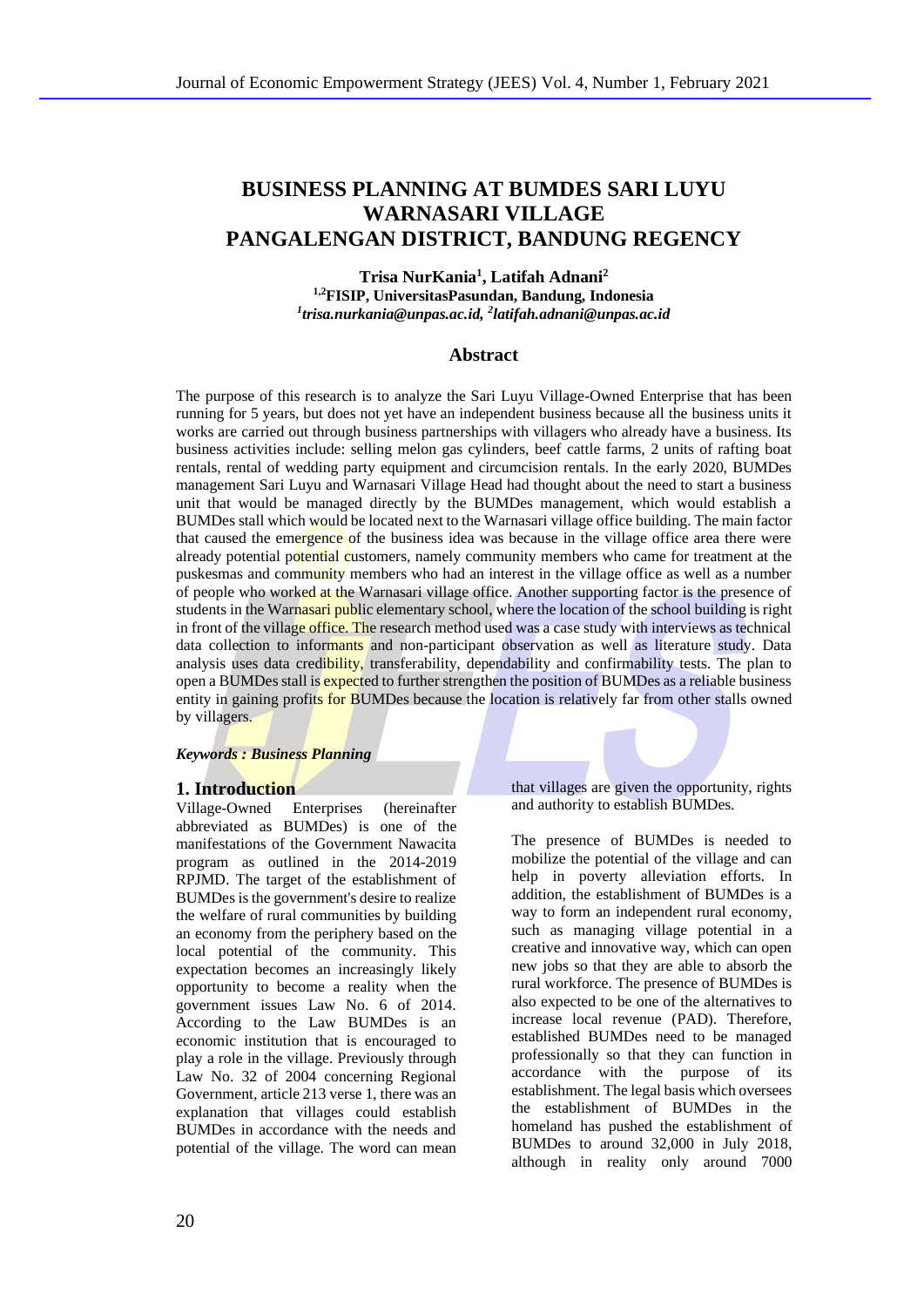BUMDes are active in conducting their business activities (data based on BUMDes Association accessed on 3 August 2018). The reality that is then seen is the presence of several BUMDes that have succeeded in running their businesses, such as BUMDes Panggung Harjo in Bantul Regency, Jogjakarta and BUMDes Tirta Mandiri Ponggok in Polan Harjo village, Klaten district, Central Java, and Niagara BUMDes in Wangisagara Village, Majalaya district, Bandung Regency. An indication of its success can be seen from the funds managed at BUMDes that have reached billions of rupiah from several businesses that are managed directly by BUMDes. by the author in the description below. This condition implies a reality that the government hopes for the realization of village independence in the economic.

### **Theoretical Framework**

Definition of Management and Business Organizations field with BUMDes as the driving actor is not an easy thing. The reality on the ground seems to indicate that there are factors that become obstacles in the effort to realize BUMDes as a business entity that is able to help the economic welfare of rural communities. One example that can be disclosed here is about the work done by BUMDes in Warnasari village, Pangalengan district, **Bandung regency**. BUMDes in this village conducts business through business partnerships through capital participation to community members who already have a business. After standing and running for about 4 years, business activities carried out under the auspices of BUMDes are still running on the spot, some even end up giving no profit to the BUMDes. With such conditions, it appears that the presence of BUMDes has not shown business results as desired, so the purpose of establishing BUMDes is far from the conditions expected by the government. More specifically, research on business management in BUMDes will be focused on business planning, as one of the wishes of the village head and BUMDes management so that businesses that will be run can be more developed and benefit in the future. Based on the description that the authors put forward in the background, the authors can formulate the problem as follows:

1. What is the current business planning for BUMDes Warnasari village?

2. What factors have become obstacles in BUMDes Waranasari so that they have not yet become an independent BUMDes in running their businesses?

Management is a tool, strategy and system that serves to achieve goals through the performance and activities of others, where in carrying out good activities management needs to contain elements of art and science (Dadang Kahmad in Khaerul Umam, 2015: 5). Management can also be interpreted as the activity of utilizing human and material resources in an organizational collaboration through the process of planning, organizing, monitoring, to achieve organizational goals effectively and efficiently (Ulbert Silalahi, 2016: 137) Whereas if you see the definition of management proposed by GR Terry (in Khaerul Umam, 2015: 15) is "a process or framework that involves the guidance or direction of a group of people towards organizational goals or tangible purposes". Management would not exist if there were no humans to collaborate with one another. Collaboration between people must be gathered in a forum called organization. Organizations are usually established with a purpose. The success of an organization in achieving its objectives depends on the quality of its management. Collaboration between people who carry out activities within a business organization aims to achieve the objectives of the establishment of the business organization.

Regarding the objectives of business organizations, the authors quote from Ari Yusuf Hamali and Eka Sari (2019: 12) as follows: "Business organizations have the goal of making a profit, although not all business organizations aim for profit, but profit is one of the goals to be achieved by business organizations wherever they are. A business organization that aims to make a profit is a group of people or groups who have the goal to gain profit in their business activities, so that the person or group seeks to realize these goals through cooperation within the organization. The organization has various resources, such as human resources, natural resources, financial resources and information resources. All of these resources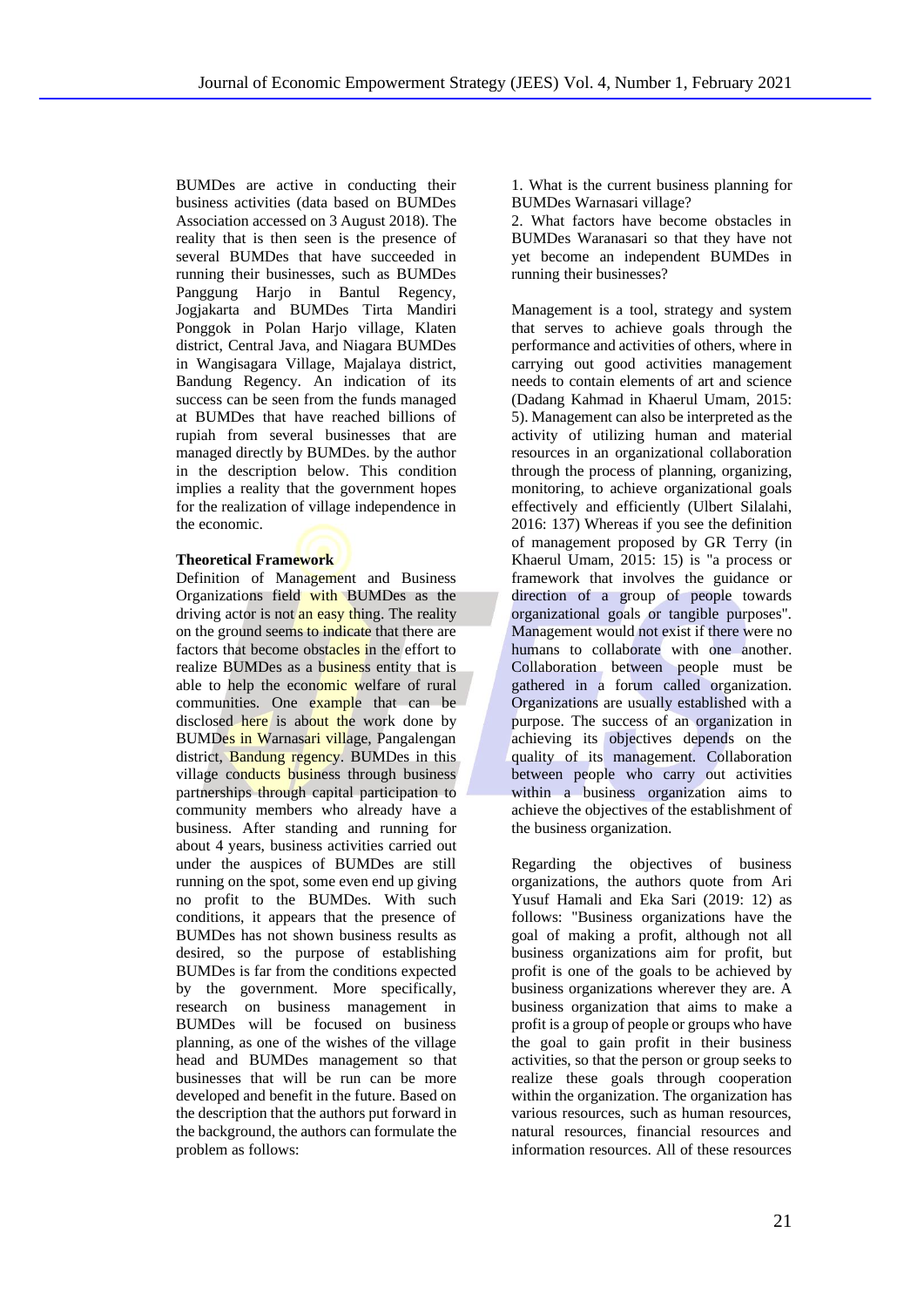must be managed through the collaboration of different people in the organization to achieve organizational goals. The role of management is needed when there are groups of people who have different characteristics and a number of resources that must be managed so that organizational goals can be achieved ". Therefore organizations need managers who are able to overcome various operating variables in order to achieve their goals. The manager himself is defined as the person who arranges work or cooperation between various groups or a number of people to achieve the goal, or the person who is authorized and responsible for making plans, organizing, leading and controlling its implementation to achieve certain goals (KBBI, Web.id)

#### **Management function**

George R Terry (in Silalahi, 2016: 165) argues that there are 4 fundamental functions of management, namely planning, organizing, actuating and controlling (planning, organizing, mobilizing and controlling. Management functions are needed by organizations to ensure that all who are part of The organization can function as it should, below the first management function that is planning, related to the subject of this research, will be explained

#### **Definition of Planning**

Planning as the first function in organizational management is an important thing that must be studied and prepared before the organization's activities are carried out. Planning can be defined as "The formal process by which managers choose goals, allocate responsibility for implementing actions to specific individuals or units, measure the success of actions by comparing actual results against objectives, and revise plans accordingly" (Hill and McShane in Arif Yusuf Hamali & Eka Sari, 2019: 71) Planning is essentially made as an effort to formulate what the organization wants to achieve. Planning must be formulated as well as possible, because there are several advantages that can be obtained from good planning, namely as follows: can identify future opportunities, anticipate future problems, develop a series of strategic and tactical steps in the process of implementing organizational activities.

#### **Purpose of Planning**

If elaborated further, it can be stated that planning has several objectives, namely as follows (Silalahi, 2016: 167):

1. Planning is a way or way to anticipate and record changes

2. Planning provides direction to administrators and non-administrators

3. Planning can avoid or at least minimize or overlap and waste the implementation of activities

4. Planning establishes objectives and standards that will be used to facilitate supervision.

The goal of planning activities is to formulate and set goals to be achieved and the implementation of activities in an effort to achieve goals. This means that the planned objectives are the basis or benchmarks for the preparation of the implementation plan of activities.

#### **Turn the plan into an activity**

GR Terry (2014: 67) states that: "The approach that is often used in making planning is to ask questions. The answers given are not only material and must be included in the plan in question, but also need to conduct further studies so that the plan becomes more complete. There are planning tools that range from five W and one H. The sequence of questions is as follows:

1. Why does it have to be done? The question expresses the urgency of the work.

2. What is needed? The answer shows the type and number of activities along with the equipment needed

3. Where will it be done? Here it is emphasized on site considerations

4. When will it be done? Here the emphasis is on time consideration. When will each work section begin and end? By answering these questions operational schedules and activities can be arranged.

5. Who will do it? The question aims to find out the types of skills and experience available to be able to carry out the planned work that can be done satisfactorily.

6. How do you do it? The question wants to direct attention to how to complete the work. Actually the question is intended to check all the plans concerned and is a test of continuity with answers to the five previous questions.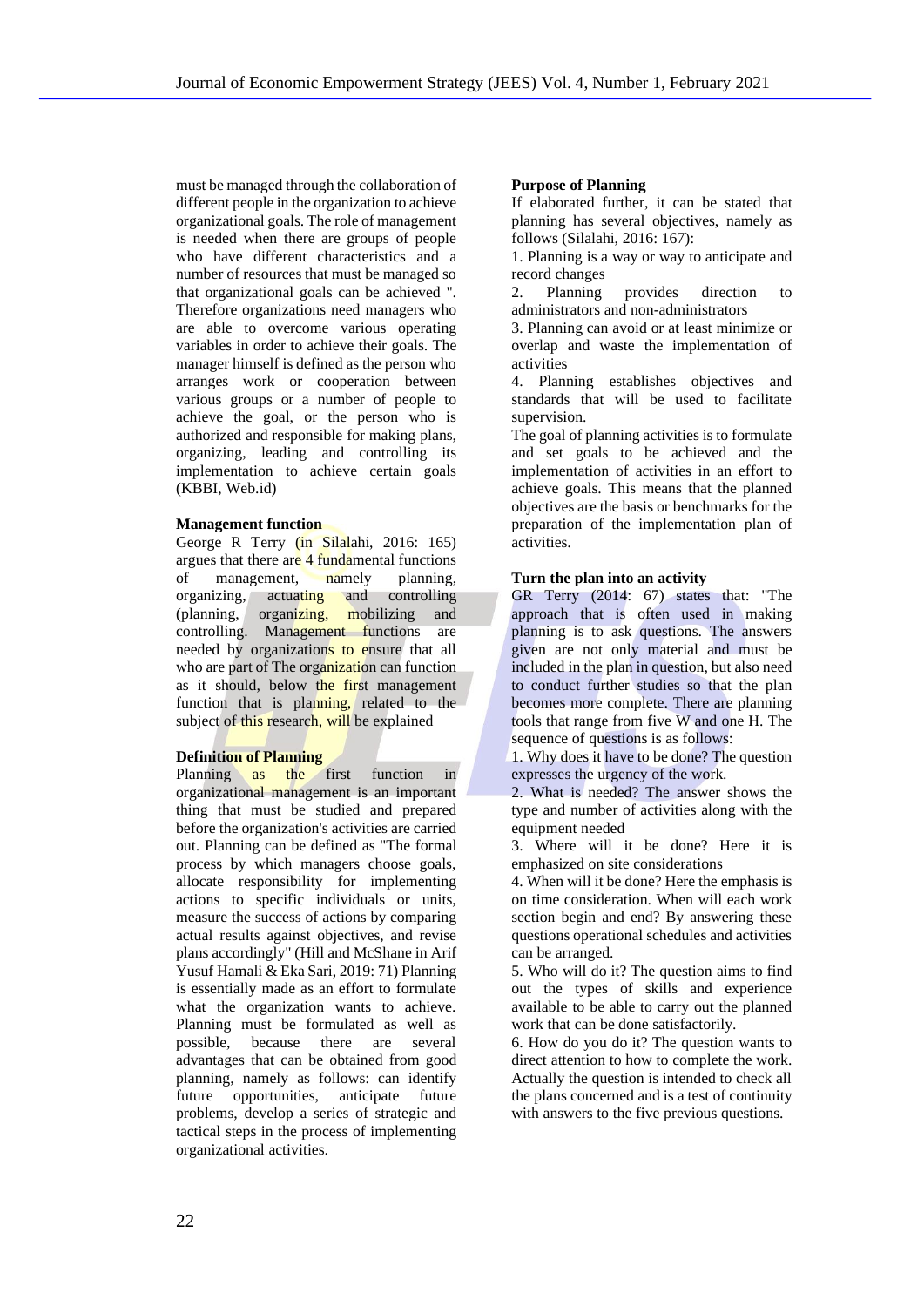Most plans have key steps as a basic effort from management, as stated by GR Terry (2014: 68-69), which is as follows:

1. Show and state the problem you want to solve through planning. Planners must be able to see the things to be achieved, the main obstacles or certain conditions that need to be modified or eliminated and the things to be added. To make good planning, the plan must be able to see the problem clearly.

2. Obtain and classify useful information about the proposed activity. Ideas and conceptions about things that need to be included in planning can be obtained from research data, interviews, experiences, practices from other companies, articles in magazines, research reports and selected books. However, things that have been done in the past do not always need to be continued. In order for this information to be useful it is necessary to conduct careful research of that information to find out its relevance to the plan being compiled and its relationship with various parts of the information.

3. Choose the rationale for planning. Confidence in planning, the purpose of the plan and information gathered will indicate the rationale that needs to be assumed. The basic thoughts that are always present in each plan provide assumptions about the activities that will be carried out in the future. The basic thoughts must be identified so that the plan in question can be fully understood.

4. Arrange several plans, then choose a plan that will be implemented. There are various ways for each purpose. Various possibilities can be searched for in each step. Creativity is needed to develop these steps, but it is also necessary to determine more than one way so that the contingency plan is complete. From a number of plans that can be implemented, choose the most appropriate. Top priority is given to considerations of cost, harmony, efficiency of habits and personal choices in determining final choices.

5. Determine the detailed aspects and timings of the chosen plan, then prepare the continuation. Next determine the sequence of activities who do what and when to do it, instructions, blanks and supplies needed. The results show the accuracy of the work plan that is ready to be implemented.

Furthermore, it is still in the same book GR Terry (2014:71) said that the implementation of planning has certain characteristics that are worth knowing, namely as follows:

1. A place to start planning

2. The influence of the human element. The success or failure of a plan is directly related to the way employees carry out their respective duties.

3. Determination of the components of the plan contains two elements, namely variable and constant. The first manages a number of alternatives that come from the plan in question and usually gets a lot of attention from the plan. A plan also contains tangible and intangible factors. Tangible factors can be measured, compared and summarized. Conversely, intangible factors generally cannot be measured and only reflect the experience and judgment of the plan and carry a lot of risk.

4. Experimental process of planning. Many plans are developed, the preparation begins with the making of basic concepts and data. The concepts and data are then refined to become the final plan

## **SWOT Analysis**

Pride, et al (2014: 267) suggested that SWOT analysis is the identification and evaluation of a company's strengths, weaknesses, opportunities and threats. Strengths and weaknesses are internal factors that affect the ability of the company. Strength refers to characteristics that benefit the company and core competencies. Core competence is the approach and process that the company performs well, so that it can provide advantages over its competitors. This core competency can help companies attract human and financial resources and become better able to produce products that are more satisfying to customers. Weaknesses refer to the internal limitations faced by companies in developing or implementing plans. External opportunities and threats exist within the company independently. Opportunities refer to favorable conditions in an environment that can produce benefits for the organization. This means that the opportunity is a situation that exists but must be utilized by the company to benefit from it. Threats on the other hand are conditions or obstacles that can prevent the company from achieving its goals. Opportunities and threats can come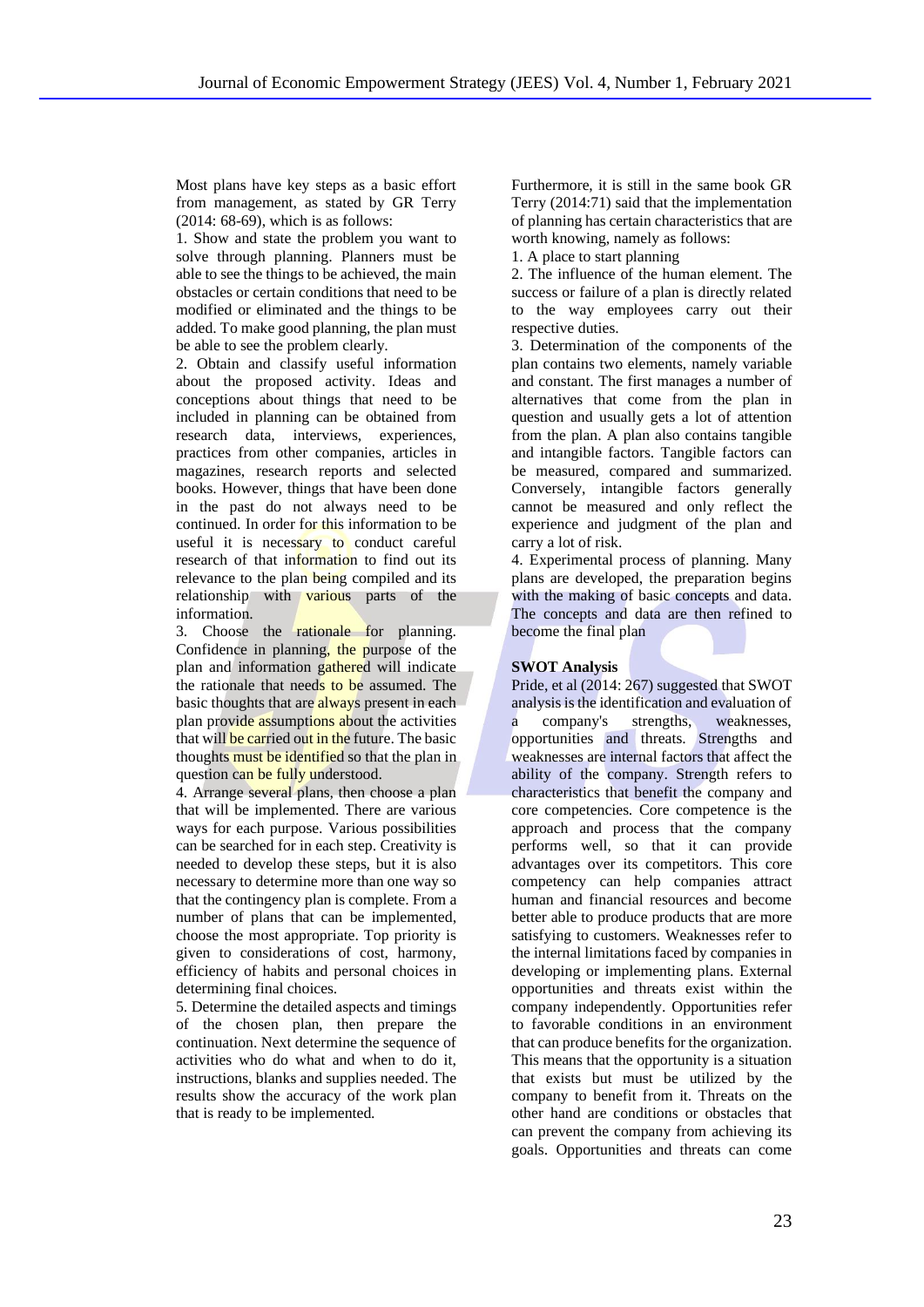from many sources in the business environment. This SWOT analysis is carried out to measure the internal factors of the business unit so that it can be known in more detail all the weaknesses and strengths of the business plan that will be carried out.

## **Manager's role**

Management in business organizations is needed as an effort so that business activities can run effectively and efficiently. The manager as the bearer of management's mandate holds important control in realizing organizational effectiveness. Therefore, according to Peter F Drucker (in Ismail Solihin, 2009:), a manager's performance can be measured based on two concepts, namely efficiency and effectiveness. Efficiency means doing the job correctly, the intention is the ability to do the job correctly in matters relating to the concept of maximum inputoutput and has the ability to minimize costs for the resources it uses to achieve its stated goals. Furthermore, what is referred to as effectiveness is carrying out the right job, the intention is the ability to choose the right target and the ability to choose the right job to operate

### **Manager function**

According to H.B. Siswanto (2010: 23) study of the manager's function in broad outline can be seen from two directions, namely the function into the organization and the function outside the organization. Function into the organization, consists of two things, namely: the manager's function from the perspective of the process, namely planning, organizing, directing, motivating and controlling and the manager's function from the point of specialization of work namely finance, employment, marketing, purchasing, production and the like. While the function to the outside of the organization includes activities related to external parties, namely concerning legal issues, financial, administrative, human relations and the like.

#### **Village-Owned Enterprises**

### 1. Understanding BUMDes

Village-Owned Enterprises (BUMDes) are village business institutions managed by the community and village government in an effort to strengthen the village economy and are formed based on the needs and potential

of the village (2007: 4). BUMDes is a village economic body that is a legal entity, formed and owned by the village government, managed economically independently and professionally with capital wholly or in large part as a separated village wealth. BUMDes is a business institution engaged in the management of village economic assets and resources within the framework of village community empowerment. The BUMDes arrangement is regulated in article 213 paragraph 1 of Law No. 32 of 2004, namely that a village can establish a village-owned enterprise according to the needs and potential of the village. It is also regulated in PP Number 72 of 2005 concerning villages, which regulates BUMDes, namely in articles 78-81, the fifth section concerning Village-Owned Enterprises, and in Minister of Home Affairs Regulation Number 39 of 2010 concerning Village-Owned Enterprises. Establishment of BUMDes is intended to optimize the management of existing village assets, advance the village economy and improve the welfare of village communities. The nature of BUMDes business is profit oriented, while the nature of business management is openness, honesty, participation and fairness. Thus the BUMDes function is: 1) As the motor of driving the village economy. 2) As a business institution that generates Village Original Revenue (PADes. 3) Encourage the acceleration of improving the welfare of rural communities.

Difference between BUMDes and Other Commercial Business Entities

There are 7 main characteristics that distinguish BUMDes with other business entities, namely

1. BUMDes is owned by the village and managed together

2. Business capital sourced from the village (51%) and from the community (49%) through equity participation (shares or shares)

3. Operationalisation uses a business philosophy that is rooted in local culture.

4. The line of business carried out is based on the potential and results of market information.

5. The benefits obtained are aimed at improving the welfare of members (capital partners) and the community through village policies.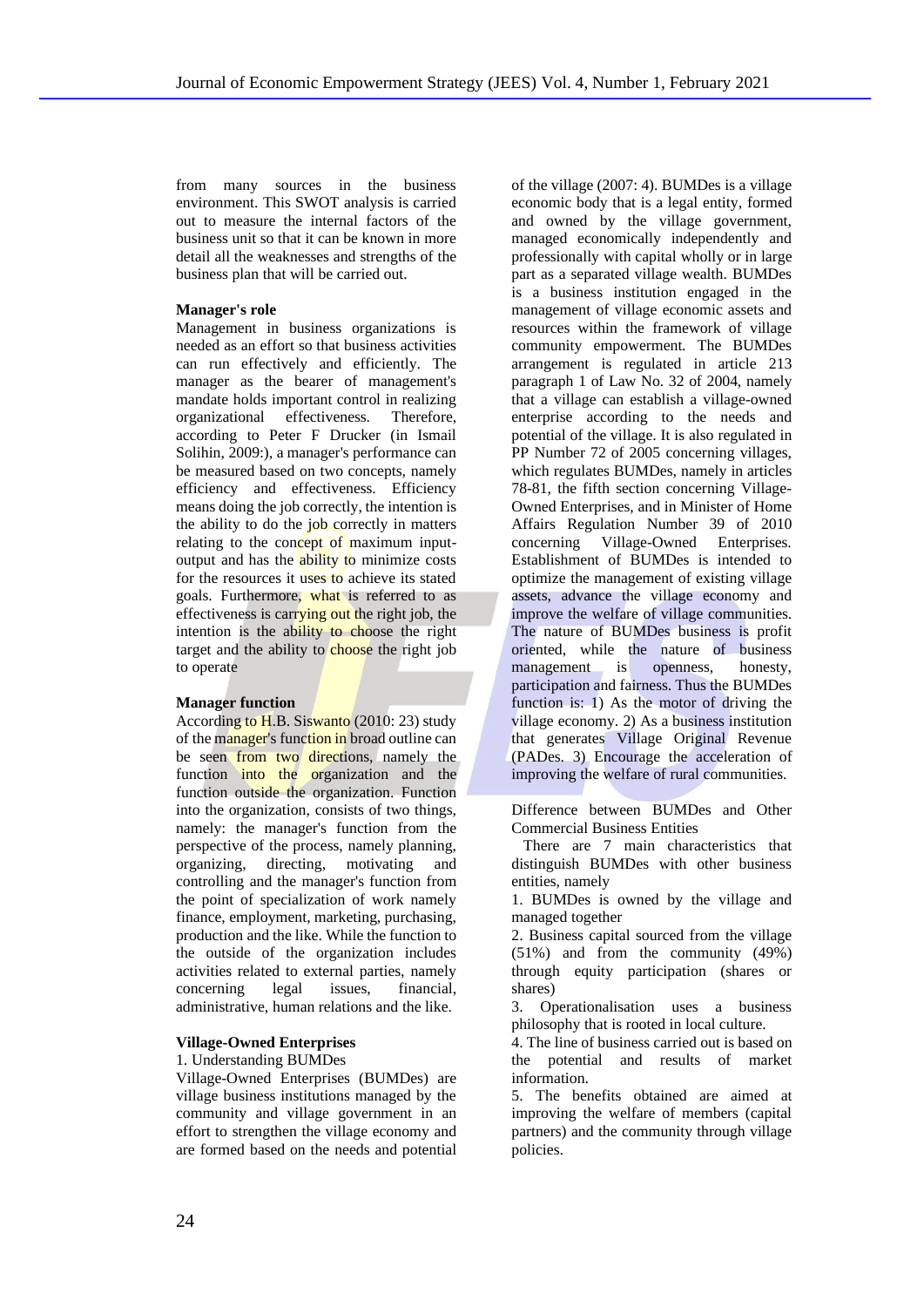6. Facilitated by the Government, Provincial Government, Regency and Regional Government

7. The operationalization is jointly controlled (Pemdes, BPD, members).

Referring to the main purpose of establishing BUMDes (in item 3), it can be explained here that what is meant by the needs and potential of the village are:

a. Community needs, especially in meeting basic needs

b. There are resources that have not been used optimally, especially the wealth of villages and there is demand in the market

c. There are human resources that are able to manage business entities as assets driving the community's economy

d. Business units that are part of the economic activities of the community are managed partially and are not accommodated

Furthermore, the following explanation is related to the definition of village business as stated in the BUMDes definition, which is as follows:

a. Financial services business, land and water transportation services, village electricity and other similar businesses

b. Distribution of nine basic economic staples of the village

c. Trade in agricultural products includes food crops, plantations, livestock, fisheries and agribusiness

d. Manufacture and crafts

#### **Novelty Research**

Based on the tracking of a number of literatures and journals there have been results of research on BUMDes management, but in particular no one has researched on the same topic as this research. The following is a previous research that examined about BUMDes management, which is as follows: 1. Edy Yusuf Agunggunanto, et al, (Undip, JDEB, March 2016) entitled Development of independent villages through the management of BUMDes, where the results of his research stated that BUMDes need to be managed professionally to be able to become a medium for business actors in developing their businesses. Therefore BUMDes management needs to receive training in accordance with their needs in order to improve BUMDes institutional performance.

2. Denok Kurniasih, Fisip Unsoed, (Journal of AP and Politics, August 2017), entitled The problem of BumDes management in Banyumas district, where the results of the study stated that BUMDes Managers were not yet professional and the community did not understand the existence of BUMDes, so that community participation in BUMDes activities was low.

3. Coristya B, et al, (Journal of Public Administration, FIA, Unbraw, 2014) entitled The existence of BumDes as Strengthening the Village Economy (study in the village of Landungsari, Kec Dau, Malang Regency), where the results of the study stated that the existence of BUMDes can not be felt by the community, although initially BUMDes had handled 7 types of businesses. But over time, BUMDes then became suspended animation due to weakening capital.

Thus, the research position is different from previous research, which is related to making a business plan that is based on  $5W + 1H$  and remains adapted to local wisdom BUMDes Sari Luyu in Warnasari village that can be applied by BUMDes in order to carry out business activities consistently so that the novelty of the research obtained from this research is.

# **2. Method**

This research uses qualitative research, where the type of research method used is the case study method. Case Study Method according to Mudjia Raharjo (2017: 3) is "a series of scientific activities carried out intensively, in detail and in depth about a program, event, and activity, both at the level of individuals, groups of people, institutions or organizations to obtain in-depth knowledge about the event

direction and strategy in the BUMDes stall / mini market business plan that can be prepared as closely as possible so that its business activities can run smoothly in accordance with the BUMDes management plan and can provide significant financial benefits for BUMDes. In addition, the presence of BUMDes stalls is expected to provide benefits for community members who are consumers / buyers in the sense that the existence of BUMDes stalls / mini markets helps the community to obtain the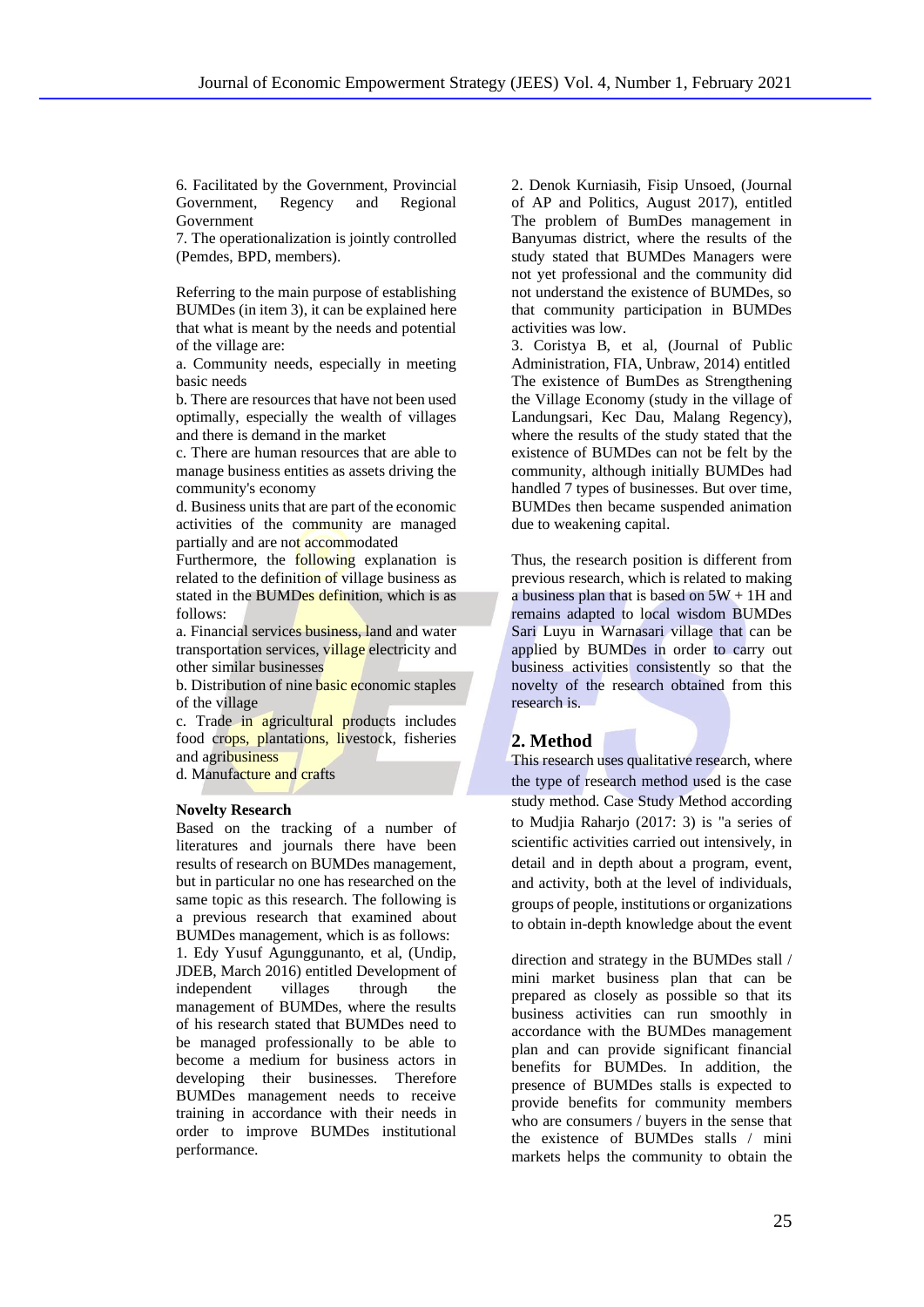items they need easily and at affordable prices, so there is a symbiosis of nausea between BUMDes and members Public.

#### **Benefits of Research**

1. Researchers obtain real data from the field that add insight into the development of BUMDes in the village of Warnasari and can increase knowledge about the reasons why BUMDes in general are difficult to develop into independent and professional business entities as expected by the government

2. Management of BUMDes Warnasari is expected to be able to manage BUMDes stalls with qualified and professional management so that this business unit can run continuously and its presence is needed by the community so that it will appear that BUMDes and the community need each other

". Usually the events chosen in the case study method are actual, ongoing. Meanwhile, according to Robert K Yin  $(2015: 1)$ , "Case studies are a more suitable strategy if the main question of a study regarding how or why, if researchers have little opportunity to control the events to be investigated and when the focus of research lies in contemporary phenomena (in the present) in the context of real life ".Data collection techniques in this study used: Non-Participant Observation, where researchers observed BUMDes management activities in the field without participating in BUMDes work activities. Interviews in this case are as data collection techniques conducted through face-to-face and direct questioning between researchers and informants about BUMDes and business activities that they are carrying out along with existing business activities in BUMDes planning, as well as literature studies, namely studying concepts and theories related to data analysis interests and studying data from previous research findings related to the topic of this research study by referring to journals that have been published in recent years. In connection with the use of qualitative research methods to be carried out, the checking and validity of the data to be carried out consists of (Sugiyono, 2017: 272-277):

a. Data Credibility Test

Data credibility tests include, among others, extended observations, increased perseverance in research, triangulation, discussions with colleagues, negative case analysis and member checking

b. Transferability Test

The report prepared by the researcher must be clear, detailed, systematic and reliable, so that it can be decided that the results of the research can be applied elsewhere

c. Depenability Test

Dependability testing is done by conducting an audit of the entire research process, which is carried out by an independent auditor, or Advisor to audit the overall research activity of the researcher.

d. Confirmability Test

Testing confirmability, namely testing the results of research associated with the research process carried out. Through the research process that has been taken properly, it becomes natural for the results of these studies

## **3. Result and Discussion**

1. Overview of Bumdes Sari Luyu Profile and Scope of Business Activities

The Village Owned Enterprise in the village of Warnasari was established in 2016 through the Warnasari village regulation Number 02 of 2016. The establishment of the BUMDes named Sari Luyu was approved by the Republic of Indonesia Ministry of Law and Human Rights Number AHU-0049551.AH.01.07.Tahun 2016 was set in Jakarta on the date of 2016 April 25 2016.

Through a meeting conducted by the Warnasari Village Musayawarah Board, the BUMDes management has been determined which consists of the chairman, secretary, treasurer and one more person as the BUMDes supervisor. Next, BUMDes administrators, Sari Luyu, then began to think about and discuss the business plans that would be carried out by BUMDes through the management meeting. After several discussions at the BUMDes management meeting, it was finally agreed that the business carried out by BUMDes would be carried out in collaboration with the efforts of the members of the community that were already running. Then the next action is to approach several business actors, namely those who are engaged in the sale of 3 kg gas cylinders, beef cattle. and recycling rubbish. After the parties agreed with the business collaboration, capital participation will be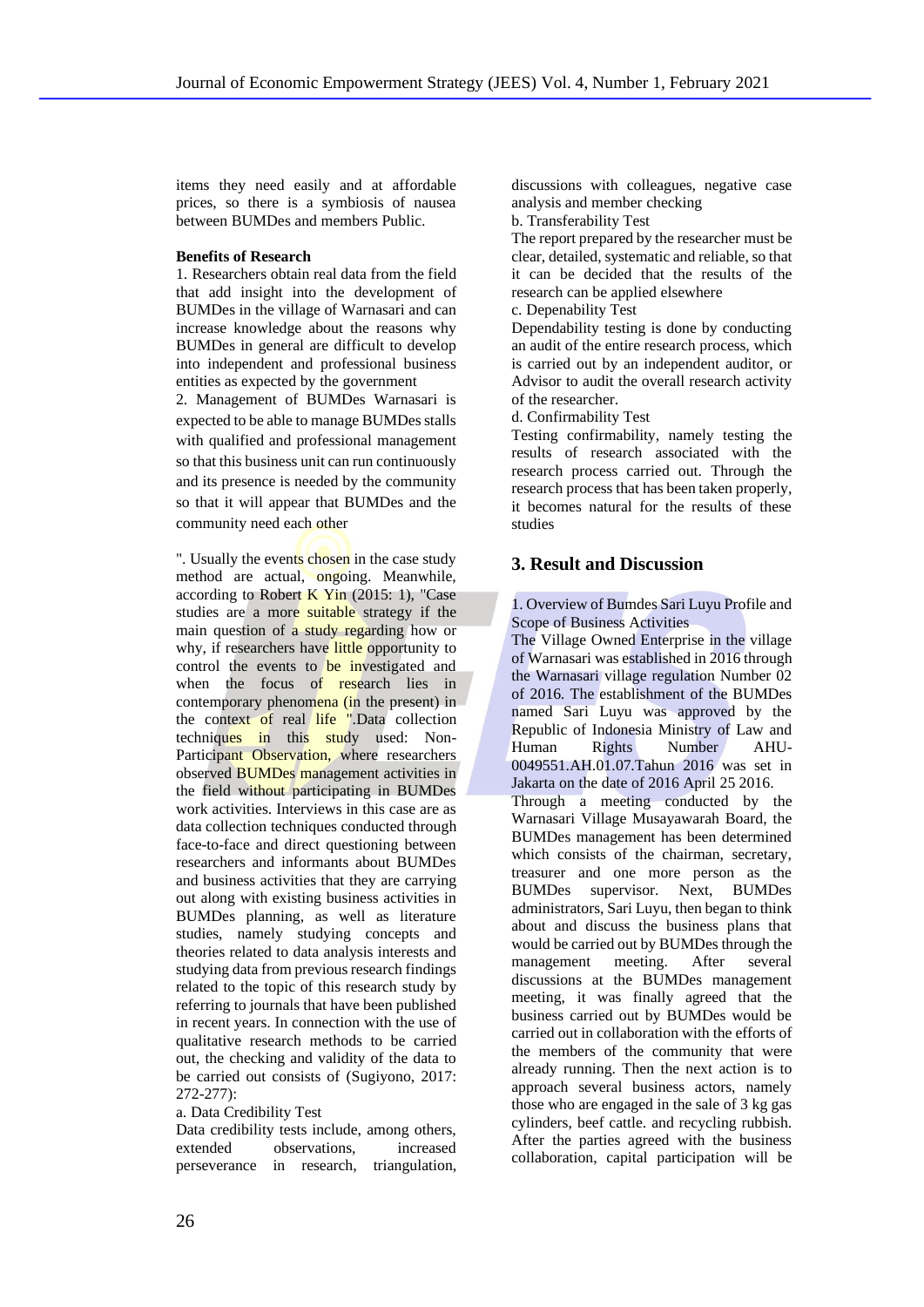made in the business of selling 3 kg gas cylinders, waste recycling business and beef cattle breeding business. The management does not think to do independent business which is directly under BUMDes, because the capital obtained from village funds does not allow it to do independent business directly under BUMDes control. The business partnership that has been running to date has increased with several types of businesses, namely: rental of 2-unit rafting boats, rental of wedding party equipment and circumcision rental. In the second year, the business partnership on waste recycling ended without clarity because there was damage to the waste processing machine which cost a fortune if it had to be repaired, so the machine could not be used anymore. Through business cooperation with the business owners, it has been agreed that the BUMDes will get a balanced profit from the business owner in accordance with the amount of profits derived from the business carried out. Based on interviews, it was found that the BUMDes management received benefits ranging from 2.5 million to 3 million rupiah per month.BUMDes profits are used to give honorariums to BUMDes management and are also intended for the social benefit of the people of the Warnasari village,

among others to help the school fees for orphans and repair damaged mosques mushola around the Warnasari village. 2. Business Planning

Based on interviews with the Chairperson of BUMDes, as well as being strengthened by information obtained from the Head of the Warnasari Village and the BUMDes Superintendent, an explanation was obtained that currently there are plans to add new business units to be managed directly by BUMDes, namely making a stall. BUMDes whose location has been determined below the terrace building above the Warnasari village office. The reasons for making the BUMDes stall are motivated by the situation around the Warnasari village office which is always crowded on working days by community activities. The trigger factor for this crowd was due to the existence of the building and service of the village health center which was right to the right of the Warnasari village office building and the existence of the Warnasari public elementary school building located right in front of the Warnasari village office. Both of these places and the village office itself, from day to day, especially on weekdays or school days, are always crowded with people who need to go to the puskesmas and there is also a need to go to the village office and a number of elementary school students who generally carry out buying activities snacks / drinks when taking a break from learning activities in class. The written details of the BUMDes warung business plan prepared by the BUMDes management, based on the results of interviews with Mr Ajang and Mrs. Tati, as BUMDes supervisors can be seen in the following table:

| Tabel I Business Planning Warung Bumdes Sari Luyu |                                         |                                            |
|---------------------------------------------------|-----------------------------------------|--------------------------------------------|
| N <sub>0</sub>                                    | Planning in terms of:                   | Explanation from BUMDes management :       |
| 1                                                 | What goods / products will be sold?     | Stationery, various foods, various drinks, |
|                                                   |                                         | melon gas, photocopy                       |
| $\mathcal{D}_{\mathcal{L}}$                       | Where is the location?                  | Beside the Warnasari village office,       |
|                                                   |                                         | RW09Cibunying village                      |
| 3                                                 | When will it begin to open?             | End of August 2020                         |
| 4                                                 | Who will be the manager or employee?    | The initial stage is handled by            |
|                                                   |                                         | <b>Existing Bumdes administrators</b>      |
| 5                                                 | Reasons for choosing Bumdes stall as    | Supply the needs of villagers              |
|                                                   | a business unit?                        |                                            |
| 6                                                 | What is the plan that has been prepared | Costs to be used for Warung BUMDes         |
|                                                   | to carry out activities in the Bumdes   | operations are allocated from Village Fund |
|                                                   | shop business unit?                     | Budget with grant and loan status          |

**Tabel 1 Business Planning Warung Bumdes Sari Luyu**

*source: Social media interview with Mr Ajang, 21 July 2020*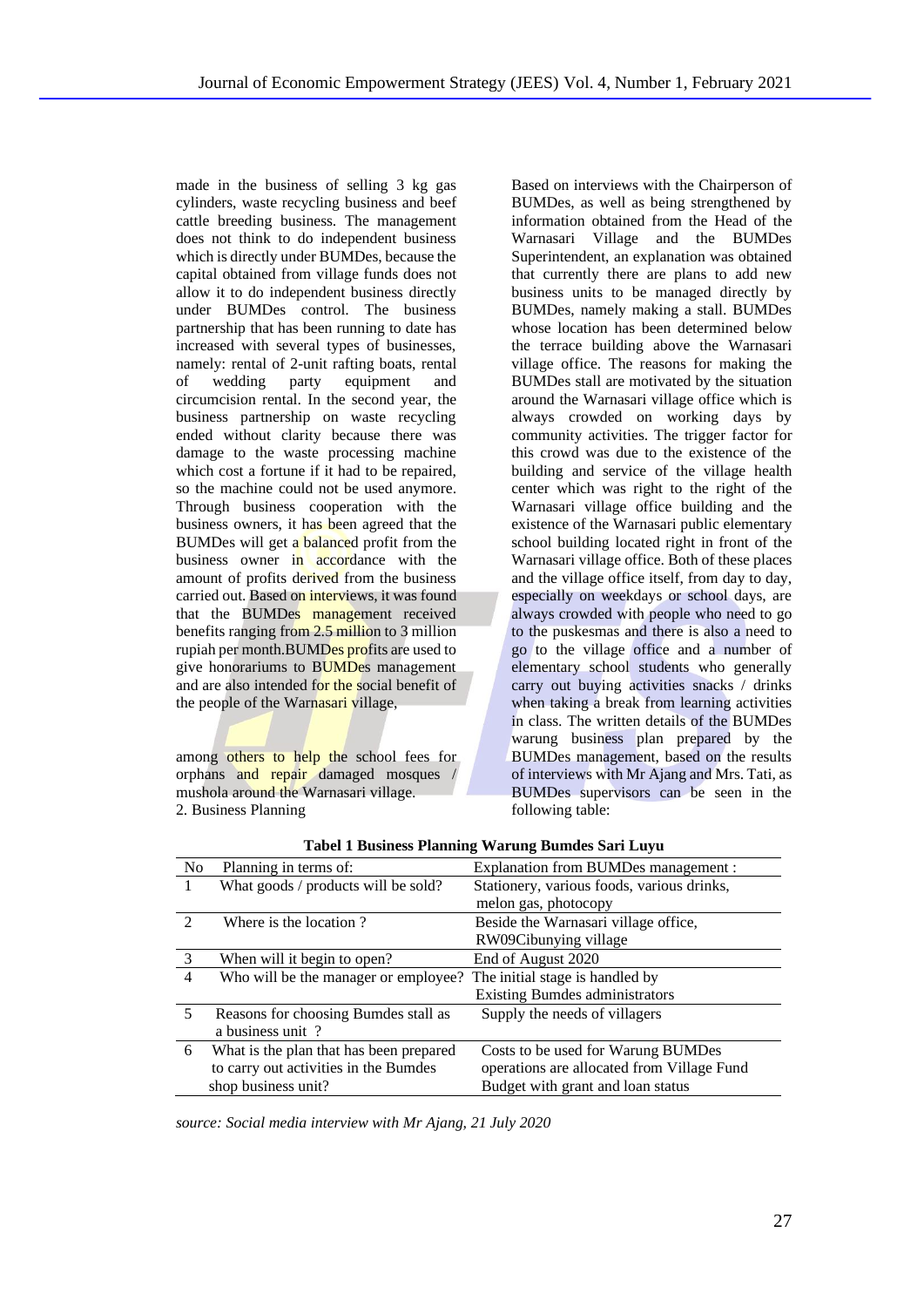With the planned addition of the BUMDes stall business unit, it can be analyzed according to the concept of 5 W and 1 H, as the authors refer to from GR Terry, as follows:

What : Bumdes will add business units by opening Warung BUMDes. This BUMDes Warung will sell snacks and soft drinks as well as a number of other necessities that can be sold freely and safely for consumption / use by buyers of various ages at affordable prices. Based on the writer's observation in the field, the items to be sold must be adjusted to the needs of the community, especially if selling food is not a heavy food category. This is related to the time factor and the alternation of people who are relatively always around the area of the puskesmas, village offices and the Warnasari elementary school environment, especially on weekdays. This should be a priority that must be carefully considered by the BUMDes management in preparing goods or products to be sold at BUMDes stalls so that the turnover of these goods can go out and get in quickly because they are often bought by consumers according to **consumer** needs. The speed at which inflows and outflows of goods sold by BUMDes will affect the profits coming into BUMDes cash, and in turn will contribute to the increase in revenue to the treasury of the Warnasari village government. Where : The location of the selected stall is below the terrace building above the Warnasari village office. The selection of the location of this BUMDes shop, based on the writer's observation is considered appropriate because it is very close to the crowds of people who work every day in the area. The gathering of the community on each working day becomes a good opportunity for BUMDes profit prospects because people who gather in relatively large numbers with various age groups will have the potential to become consumers or buyers of BUMDes stalls.

When : In terms of time, the stall's physical construction has been carried out since March 2020, therefore in July 2020 the stall building is almost complete. The next need is the preparation of providing shelves for storage and display of products to be sold as well as various other items that must be available in the shop. The BUMDes management hopes that by the end of August 2020 business activities at the BUMDes shop can start operating immediately. Thus, when viewed from the Time side, it is expected that immediate preparation of the contents of the stalls such as display racks and goods to be sold at the BUMDes stall is expected to be realized, bearing in mind the potential buyers are clearly visible in plain sight, so that the BUMDes can immediately start business activities the stall. Based on the writer's observation, BUMDes stalls should be able to open immediately if they are ready in everything that must be in the stalls, so that they do not waste much time anymore. For business activities, calculating time is an important factor, so that possible profits for BUMDes will be obtained as soon as possible.

Who : Based on interviews with the head of BUMDes, BUMDes Management will employ employees who will manage and maintain BUMDes stalls specifically. But in the initial stages it will still be handled directly by the Bumdes management. It is projected going forward that the officer who specializes in maintaining and managing the BUMDes stall must indeed be prepared so that he can concentrate fully in running the BUMDes stall business. If there is indeed a need for additional employees, it can be done by looking at the situation and condition of the stall after starting to run later.

Why : The reason for opening a business unit in the form of BUMDes stalls is because the location of strategic and prospective stalls for the occurrence of purchase transactions by prospective consumers of various goods / products to be sold at BUMDes stalls. Based on the results of the interview it can be seen that the carefulness of the Head of Desa Warnasari in capturing profit opportunities for BUMDes with the opening of BUMDes stalls is expected to provide more financial benefits for BUMDes and provide social benefits for the consumer community because the community becomes easy to meet their needs. In this case, BUMDes stalls need to pay attention to the price determination of the goods / products offered in order to be able to compete in a healthy manner with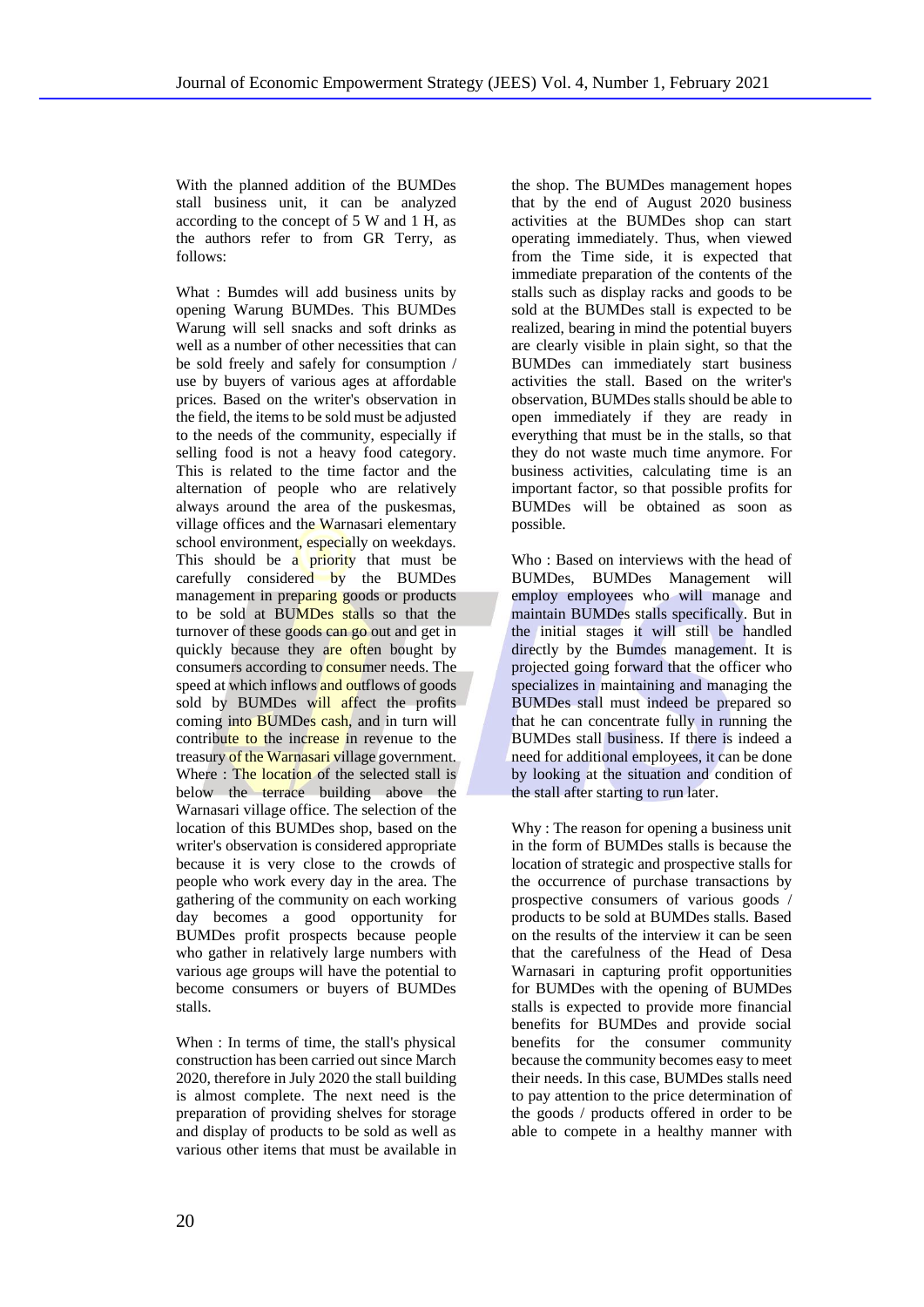prices of similar products sold and applicable in the local village area.

How : The method used in terms of inventory costs to build a stall and prepare goods to be sold at BUMDes stalls is by: 1). Get funds for business preparations from village funds specifically intended for BUMDes stalls 2). Borrowing additional funds from the village fund, because financing needs are predicted to be still lacking, due to the large number of supporting equipment that must be prepared apart from the goods or products to be sold at the warung. The loan is planned to be returned in installments to the Village Cash Fund from the profits of the warung business activities obtained by BUMDes in accordance with the capabilities and agreements that have been discussed between the BUMDes management and the Warnasari Village Head. The use of a number of village funds borrowed to build and prepare goods to fill BUMDes stalls is logical, because the village is a driving force in empowering BUMDes stall business units. In this case, the loan from the village fund must be returned by BUMDes in a professional manner, so that BUMDes can maintain its authority as a village-owned enterprise that is able to repay loans in a timely and consistent manner until the installment period is complete. The ability to pay can also demonstrate the ability of BUMDes in managing BUMDes finances so that BUMDes can be responsible for the financial burden that must be resolved.

Based on the SWOT analysis it can be predicted that the BUMDes stall business plan has the following advantages and disadvantages:

1. Positive Potential

There is a huge opportunity to get buyers who are always on every working day, so the potential to benefit from the sale of goods offered at BUMDes stalls is quite large per day and Warung BUMDes can add variants of the products it sells through working with suppliers of products made by small businesses around the village. Administrators need to think about what products would be right to sell in BUMDes stalls so that they can encourage small businesses to be productive because of business cooperation with BUMDes.

2. Negative Potential

 Stalls can be short of buyers during work holidays and school holidays and stalls can be closed on holidays because there are few or no buyers at all.

Barriers experienced by BUMDes Sari Luyu Based on observations and interviews with informants, it is known that there are several obstacles in the effort to realize Sari Luyu BUMDes having an independent business plan, as follows:

- 1. Capital obtained from village funds is relatively not large and limited, so it is not easy to be positioned as the initial investment of a business that must be owned and managed directly by the BUMDes. According to the thoughts of the BUMDes management, if all the affairs related to BUMDes business activities must be independent they will require large funds because everything needed to start the new business must be thought out and prepared for funds, starting from human, material and other sources, the power that is generally needed by business organizations. Obstacles related to capital were also experienced by BUMDes in other villages, such as the results of research in BUMDes Guyub Mutual Fund Sukorejo which stated that capital was also one of the obstacles in the running of Guyub Mutual Fund BUMDes. Although this BUMDes can still run, the desire to increase or expand the BUMDes business unit has not been able to run optimally due to limited capital (Filya, 2018)and the results of research at BUMDes, Landungsari village, which stated that this capital problem was very sensitive in this village-owned enterprise. Because in the village of Landungsari it can already be said to be independent, so automatically those who should be relied on to support funds are from village-owned enterprises. However, what happens is that this village-owned enterprise is still constrained by capital (Ramadana, 2013)
- 2. After 4 years running, the BUMDes Management still has no idea to open an independent business that is in accordance with the amount of capital obtained from village funds. The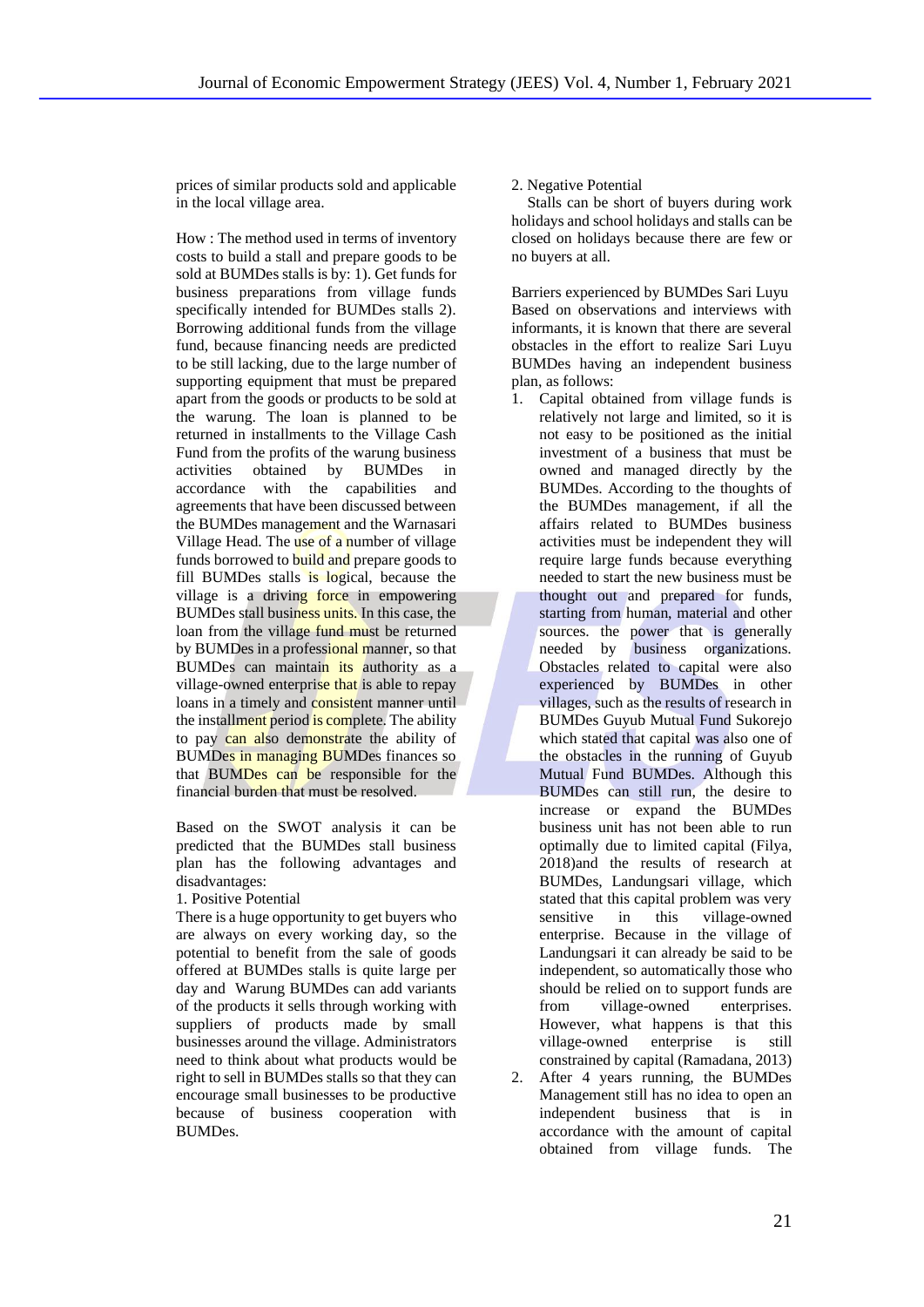management's consideration was partly because if the business had to be owned and managed directly by the BUMDes management, the BUMDes cash available at this time was far from enough to start opening the independent business.

- 3. BUMDes management avoids business clashes with community members who already have a business first. This is in accordance with the rules as stated in the BUMDes establishment guide (2007: 49) which says that "the establishment of new businesses that have been run by the community should be avoided so that competition and market competition does not occur". Conditions in the field related to the regulation turned out to be an obstacle that restricted the BUMDes management not to do business similar to those already done by community members, so that it became a driving factor for choosing equity participation in the business partnership scheme. Such conditions become obstacles for BUMDes to have an independent business that can be worked out in full by BUMDes or BUMDes to be the leading sector of the business that is worked on with its business partners.
- 4. There are limited time and energy of BUMDes administrators in carrying out their direct work because they are generally not people who have an entrepreneurial spirit, and already have personal activities focused on earning a living in meeting the needs of their households and families.
- 5. This condition is similar to the results of research at BUMDes Guyub Reksa Dana Sukorejo village, Bojonegoro District, Bojonegoro Regency which states that most of the BUMDes administrators who currently also have main jobs. Like the main Director who is a journalist, treasurer who is an active student in one of the universities in Bojonegoro, there are those who work as teachers and so on. most BUMDes management Guyub Reksa Dana already have a main job so that management at BUMDes is only a side job. This makes the management of BUMDes must be inferior to their main work (Filya, 2018)

# **4. Conclusion**

BUMDes Sari Luyu already has a business planning plan in the form of a BUMDes Warung which takes its location next to the Warnasari village office. The location was chosen because it is a gathering place for community members who need services from: doctors and officers of the Warnasari village health center, Warnasari village office staff, as well as students participating in study at SDN Warnasari. The crowd was considered appropriate to open a BUMDes stall business because prospective consumers of stalls are already available by themselves. The BUMDes shop business unit will be the first business unit that is managed independently under the control of BUMDes management .Suggestions that can be submitted for BUMDes Sari Luyu, namely:

1. It is better to choose human resources who have entrepreneurial spirit to become employees of BUMDes stalls so that they can run their business with a mindset and business spirit that can help administrators develop the BUMDes stall's existence.

2. The plan to open and run a BUMDes shop needs to be socialized and promoted by the BUMDes management to the village community so that its presence is welcomed by the community as evidence of mutual need between the BUMDes and the village community of Warnasari.

## **5. References**

Non-Electronic Sources:

Arif Yusuf H & Eka Sari Budihastuti, 2019, *Pemahaman Praktis Administrasi, Organisasi, dan Manajemen, Strategi Mengelola Kelangsungan Hidup Organisasi*, Ed I, Cet I, Jakarta: PrenadaMedia Grup

Ismail Solihin, 2009, *Pengantar* 

*Manajemen*, Cet I , Jakarta : Erlangga George R. Terry, *Guide to Management,* Cet

- XIII, Alih Bahasa J.Smith. D.F.M., Jakarta: PT. Bumi Aksara
- HB. Siswanto, 2010, *Pengantar Manajemen*, Jakarta : Bumi Aksara.
- Pride, Hughes, Kapoor, 2014, *Pengantar Bisnis*, Introduction to Business, Ed XI, Alih Bahasa Willy Abdullah, Diana Angelica, Jakarta : Salemba Empat.